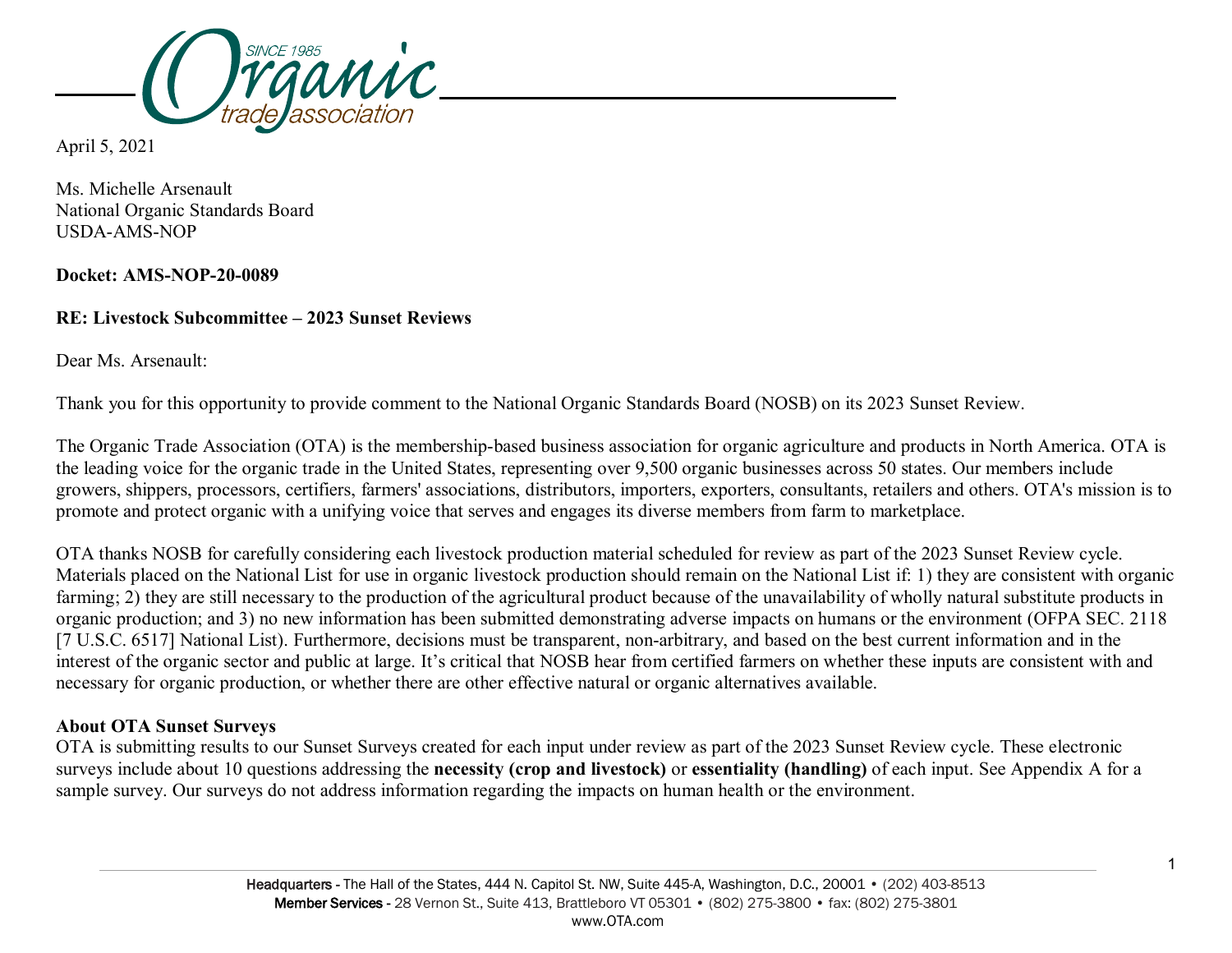

The surveys are open to any NOP certified organic operation. The names of the companies submitting the information are confidential (not disclosed to OTA). To ensure wide distribution of the surveys beyond OTA membership, OTA worked with Accredited Certifying Agencies (ACAs) to distribute the survey to all of their clients as well as to targeted clients they know are using the inputs under review. OTA also worked through its Farmers Advisory Council (ota.com/FAC) to help assist in distribution to NOP certified farmers.

## **Results of OTA Sunset Surveys**

OTA has received **21** responses on our 2023 Livestock Sunset Surveys. Below is a summary of the feedback received via OTA's Sunset Surveys to date.

**§205.603 – Synthetic substances allowed for use in organic livestock production.** 

| <b>Substance</b>                          | <b>Summary of Responses</b>                                                                                                                           | Average rating of                   |
|-------------------------------------------|-------------------------------------------------------------------------------------------------------------------------------------------------------|-------------------------------------|
|                                           |                                                                                                                                                       | <b>Necessity</b>                    |
|                                           |                                                                                                                                                       | (from 1 to 5, with 1 being)         |
|                                           |                                                                                                                                                       | "unnecessary" and 5 being "critical |
|                                           |                                                                                                                                                       | /would leave organic without it")   |
| Activated charcoal-<br>$\S 205.603(a)(6)$ | <b>3</b> Responses received from certified organic operations that include activated charcoal in their organic system plan for raising<br>dairy cows. |                                     |
|                                           | The material is necessary because:                                                                                                                    |                                     |
|                                           | One of the only substances to combat toxic gut $-$ used as the primary treatment                                                                      |                                     |
|                                           | Activated charcoal is an important ingredient if we have an animal we are concerned has ingested something causing<br>upset.                          |                                     |
|                                           | To control upset stomach, particularly in calves with e coli scours and other stomach ailments where toxins are                                       |                                     |
|                                           | causing discomfort and illness. Used as needed when toxins are causing illness, does not occur frequently.                                            |                                     |
|                                           | <b>Frequency of use:</b>                                                                                                                              |                                     |
|                                           | Seldom, as needed                                                                                                                                     |                                     |
|                                           | Seldom, only as needed when a certain condition arises                                                                                                |                                     |
|                                           | As needed when toxins are causing illness, does not occur frequently                                                                                  |                                     |
|                                           | Alternative are not sufficient because:                                                                                                               |                                     |
|                                           | There are no other toxin binders                                                                                                                      |                                     |
|                                           | Good management can reduce need but not eliminate need, animals will still get sick sometimes                                                         |                                     |
|                                           | If the material were prohibited:                                                                                                                      |                                     |
|                                           | We would lack an option for treating toxic gut in cows                                                                                                |                                     |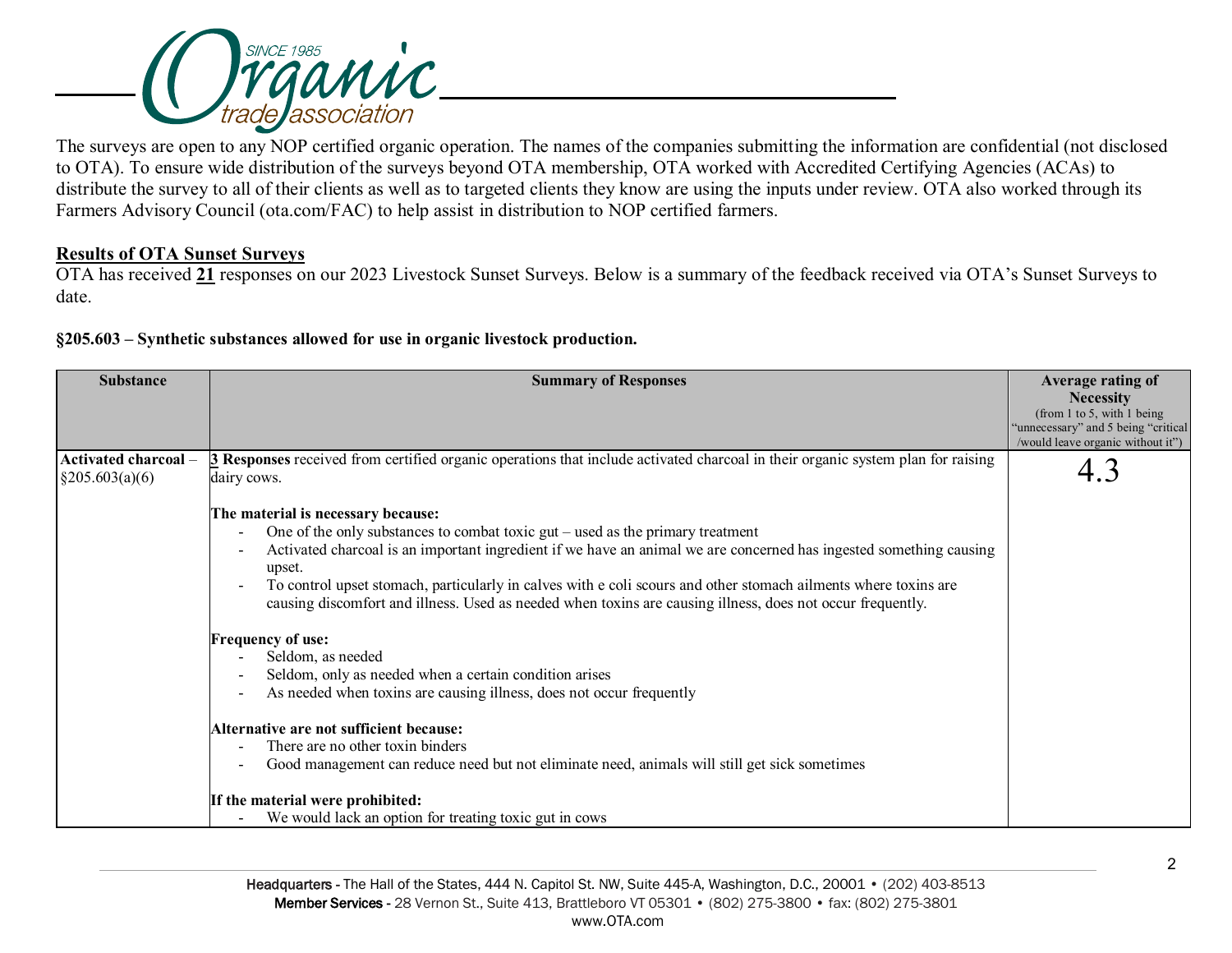

|                                            | We would have less in our toolbox to treat an animal that appears to have ingested mold or something unknown which<br>is causing upset or to be off feed.                                                                                                                                                                                                                                                           |     |
|--------------------------------------------|---------------------------------------------------------------------------------------------------------------------------------------------------------------------------------------------------------------------------------------------------------------------------------------------------------------------------------------------------------------------------------------------------------------------|-----|
|                                            | Animal welfare would be reduced because this product removes toxins causing them illness and there are no other<br>alternatives                                                                                                                                                                                                                                                                                     |     |
| Calcium                                    |                                                                                                                                                                                                                                                                                                                                                                                                                     |     |
| borogluconate for<br>milk fever treatment. | $2$ Responses received from certified organic operations that include calcium borogluconate in their organic system plan for<br>raising dairy cows.                                                                                                                                                                                                                                                                 | 4.5 |
| $\S 205.603(a)(7)$                         | The material is necessary because:                                                                                                                                                                                                                                                                                                                                                                                  |     |
|                                            | For treatment of milk fever in dairy cows                                                                                                                                                                                                                                                                                                                                                                           |     |
|                                            | Extremely necessary for fresh cow management of down cows.                                                                                                                                                                                                                                                                                                                                                          |     |
|                                            | <b>Frequency of use:</b>                                                                                                                                                                                                                                                                                                                                                                                            |     |
|                                            | Seldom, only as needed                                                                                                                                                                                                                                                                                                                                                                                              |     |
|                                            | Alternative are not sufficient because:                                                                                                                                                                                                                                                                                                                                                                             |     |
|                                            | No alternative substances or practices are sufficient to eliminate need of this substance                                                                                                                                                                                                                                                                                                                           |     |
|                                            | The National List references multiple substances for the treatment of ketosis and milk fever, including propylene glycol,<br>calcium propionate, calcium borogluconate and electrolytes. Are they equally necessary and effective? Do organic<br>producers have the correct tools for treatment of all stages of the development of these related conditions?<br>Calcium borogluconate is the most effective option |     |
|                                            | If the material were prohibited:                                                                                                                                                                                                                                                                                                                                                                                    |     |
|                                            | Could have health implications for cows                                                                                                                                                                                                                                                                                                                                                                             |     |
|                                            | We would have less in our toolbox to treat severe milk fever causing the loss of older lactation cows                                                                                                                                                                                                                                                                                                               |     |
| Calcium propionate                         | 1 Response received from certified organic operations that include calcium propionate in their organic system plan for raising                                                                                                                                                                                                                                                                                      |     |
| for milk fever                             | dairy cows.                                                                                                                                                                                                                                                                                                                                                                                                         |     |
| treatment.                                 |                                                                                                                                                                                                                                                                                                                                                                                                                     |     |
| $\S 205.603(a)(8)$                         | The material is necessary because:                                                                                                                                                                                                                                                                                                                                                                                  |     |
|                                            | For treatment of milk fever in dairy cows                                                                                                                                                                                                                                                                                                                                                                           |     |
|                                            | Extremely necessary for fresh cow management of down cows.                                                                                                                                                                                                                                                                                                                                                          |     |
|                                            | <b>Frequency of use:</b>                                                                                                                                                                                                                                                                                                                                                                                            |     |
|                                            | Seldom, only as needed                                                                                                                                                                                                                                                                                                                                                                                              |     |
|                                            | Alternative are not sufficient because:                                                                                                                                                                                                                                                                                                                                                                             |     |
|                                            | Calcium borogluconate is an alternative                                                                                                                                                                                                                                                                                                                                                                             |     |
|                                            |                                                                                                                                                                                                                                                                                                                                                                                                                     |     |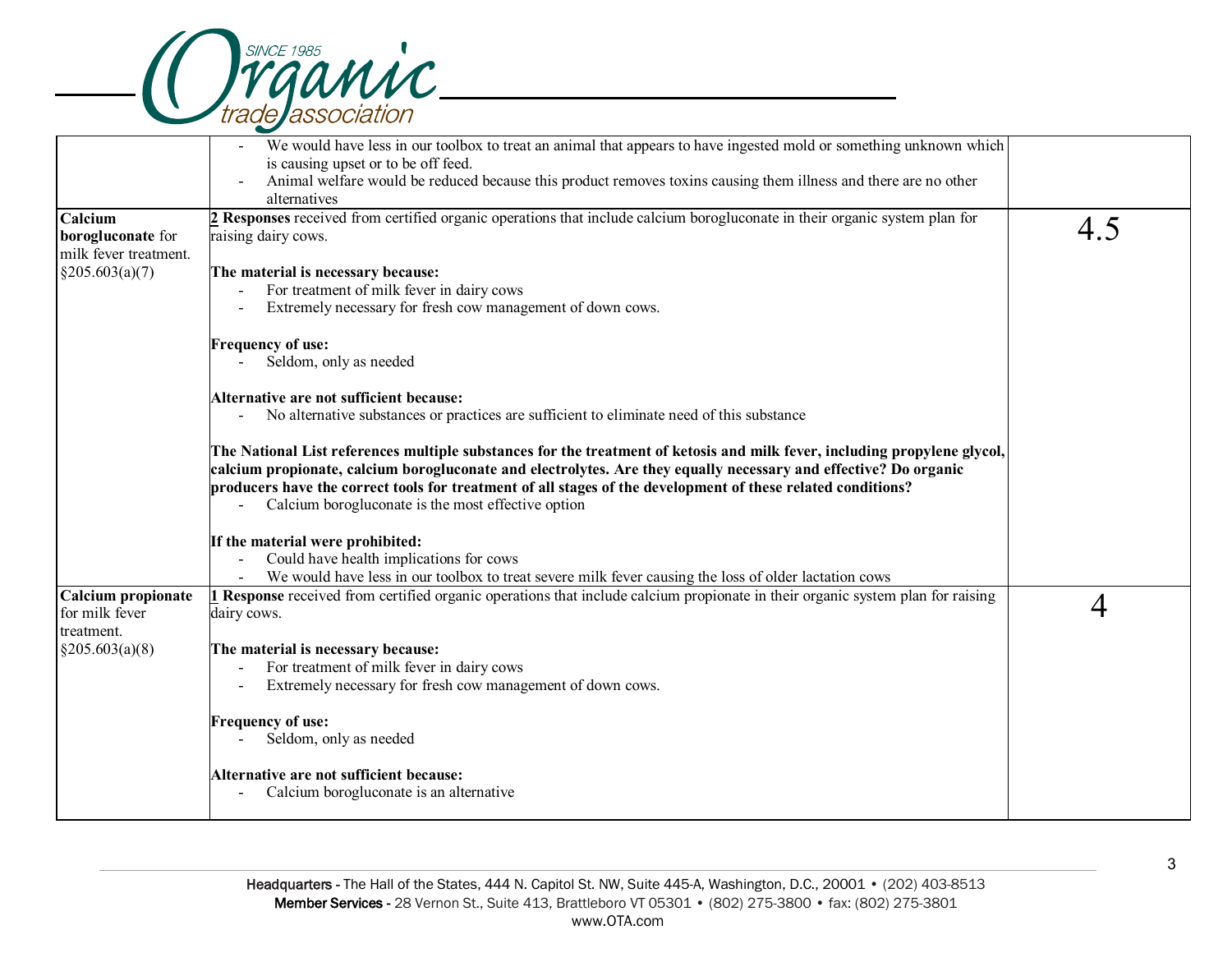

| The National List references multiple substances for the treatment of ketosis and milk fever, including propylene glycol,<br>calcium propionate, calcium borogluconate and electrolytes. Are they equally necessary and effective? Do organic<br>producers have the correct tools for treatment of all stages of the development of these related conditions?<br>All are necessary<br>If the material were prohibited:<br>Could have health implications for cows<br>$\overline{\phantom{a}}$<br>3 Responses received from certified organic operations that include chlorine materials in their organic system plan for raising<br>5<br>dairy cows and processing milk in to food products such as yogurt. Sodium hypochlorite is specifically referenced as the<br>chlorine material in use by these respondents.<br>(Critical, would leave<br>Please also see further comments from OTA on chlorine in our Handling Subcommittee Sunset Review comments.<br>organic without it)<br>Allowed for<br>The material is necessary because:<br>sanitation - COP and manual cleaning<br>sanitizing facilities and<br>to clean milk pipelines and milking equipment, as well as to clean and disinfect calf hutches between calves. It is<br>necessary for sanitation and disease control<br>milking equipment sanitizer<br><b>Frequency of use:</b><br>Routine, daily<br>Alternative are not sufficient because:<br>No alternative substances or practices are identified as sufficient to eliminate need of this substance<br>Hydrogen peroxide is not allowed per Federal PMO as a sanitizer, not all certifiers allow phosphoric acid because<br>other inactive ingredients make it prohibited for use as a sanitizer. TWO SETS OF FEDERAL RULES DO NOT<br>ALIGN AND NO ONE WILL TAKE THIS PROBLEM UP! You can't hardly be in compliance with both state<br>inspector and organic inspector when it comes to substance of last contact to dairy equipment as it is. If chlorine is<br>removed, that will never happen.<br>If the material were prohibited:<br>These materials are critical to our sanitation processes and we would encounter quality and food safety issues without<br>$\overline{\phantom{a}}$<br>them.<br>We would have a much more difficult time keeping milk lines and equipment clean and sanitized, providing for a safe<br>high quality product for human consumption.<br>Food borne illness could increase |                                                                                                                                                                                    |  |
|------------------------------------------------------------------------------------------------------------------------------------------------------------------------------------------------------------------------------------------------------------------------------------------------------------------------------------------------------------------------------------------------------------------------------------------------------------------------------------------------------------------------------------------------------------------------------------------------------------------------------------------------------------------------------------------------------------------------------------------------------------------------------------------------------------------------------------------------------------------------------------------------------------------------------------------------------------------------------------------------------------------------------------------------------------------------------------------------------------------------------------------------------------------------------------------------------------------------------------------------------------------------------------------------------------------------------------------------------------------------------------------------------------------------------------------------------------------------------------------------------------------------------------------------------------------------------------------------------------------------------------------------------------------------------------------------------------------------------------------------------------------------------------------------------------------------------------------------------------------------------------------------------------------------------------------------------------------------------------------------------------------------------------------------------------------------------------------------------------------------------------------------------------------------------------------------------------------------------------------------------------------------------------------------------------------------------------------------------------------------------------------------------------------------------------|------------------------------------------------------------------------------------------------------------------------------------------------------------------------------------|--|
|                                                                                                                                                                                                                                                                                                                                                                                                                                                                                                                                                                                                                                                                                                                                                                                                                                                                                                                                                                                                                                                                                                                                                                                                                                                                                                                                                                                                                                                                                                                                                                                                                                                                                                                                                                                                                                                                                                                                                                                                                                                                                                                                                                                                                                                                                                                                                                                                                                    |                                                                                                                                                                                    |  |
|                                                                                                                                                                                                                                                                                                                                                                                                                                                                                                                                                                                                                                                                                                                                                                                                                                                                                                                                                                                                                                                                                                                                                                                                                                                                                                                                                                                                                                                                                                                                                                                                                                                                                                                                                                                                                                                                                                                                                                                                                                                                                                                                                                                                                                                                                                                                                                                                                                    |                                                                                                                                                                                    |  |
|                                                                                                                                                                                                                                                                                                                                                                                                                                                                                                                                                                                                                                                                                                                                                                                                                                                                                                                                                                                                                                                                                                                                                                                                                                                                                                                                                                                                                                                                                                                                                                                                                                                                                                                                                                                                                                                                                                                                                                                                                                                                                                                                                                                                                                                                                                                                                                                                                                    | <b>Chlorine materials</b><br>(Calcium<br>hypochlorite,<br>Chlorine dioxide,<br>Hypochlorous acid,<br>Sodium hypochlorite)<br>disinfecting and<br>equipment.<br>$\S 205.603(a)(10)$ |  |
|                                                                                                                                                                                                                                                                                                                                                                                                                                                                                                                                                                                                                                                                                                                                                                                                                                                                                                                                                                                                                                                                                                                                                                                                                                                                                                                                                                                                                                                                                                                                                                                                                                                                                                                                                                                                                                                                                                                                                                                                                                                                                                                                                                                                                                                                                                                                                                                                                                    |                                                                                                                                                                                    |  |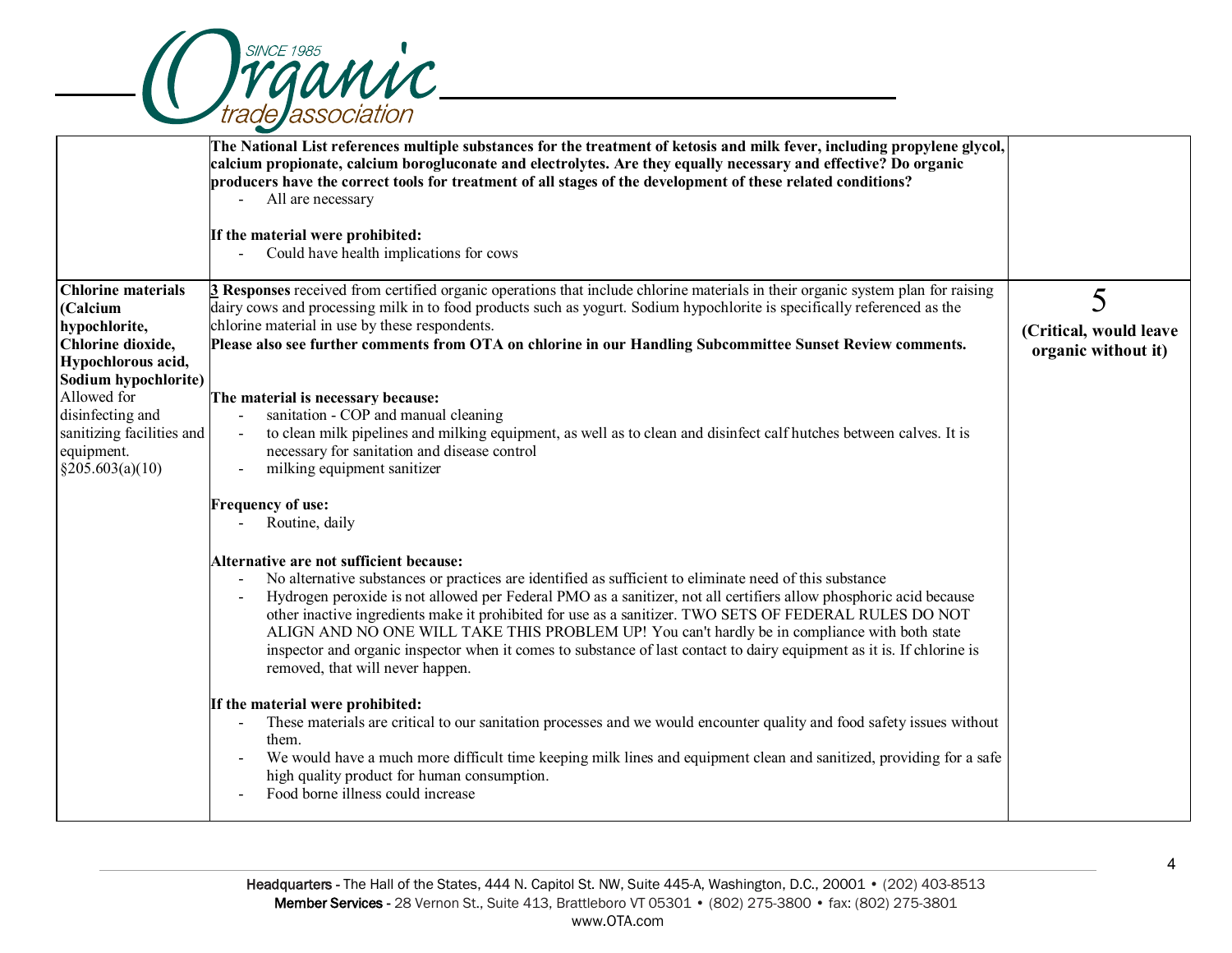

| Kaolin pectin for use<br>as an adsorbent,<br>antidiarrheal, and gut  | <b>L</b> Response received from a certified organic operation that includes kaolin pectin in their organic system plan for raising dairy<br>cows.                                                                                                |  |
|----------------------------------------------------------------------|--------------------------------------------------------------------------------------------------------------------------------------------------------------------------------------------------------------------------------------------------|--|
| protectant.<br>§205.603(a)(17)                                       | The material is necessary because:<br>Otherwise known as pepto bismal – really important for those rare occasions that cows end up with ulcers – I don't<br>know of other options.                                                               |  |
|                                                                      | <b>Frequency of use:</b><br>- Not used a lot, but important for those situations. Doubt too many people are using it on a prophylactic basis.                                                                                                    |  |
|                                                                      | Alternative are not sufficient because:<br>No alternative substances or practices are identified as sufficient to eliminate need of this substance                                                                                               |  |
|                                                                      | If the material were prohibited:<br>Could have negative health effects on cows                                                                                                                                                                   |  |
| Mineral oil for<br>treatment of intestinal<br>compaction, prohibited | 2 Responses received from certified organic operations that include mineral oil in their organic system plan for raising dairy<br>cows.                                                                                                          |  |
| for use as a dust<br>suppressant.<br>$\S 205.603(a)(20)$             | The material is necessary because:<br>To treat intestinal compaction<br>$\overline{\phantom{a}}$<br>Very necessary for intestinal compaction – other than very invasive surgery – this is the best option.<br>$\overline{\phantom{a}}$           |  |
|                                                                      | <b>Frequency of use:</b><br>Seldom, as needed<br>Very rarely but when it is needed, there is no alternative                                                                                                                                      |  |
|                                                                      | Alternative are not sufficient because:<br>Natural oils do not work, they get digested and do not move or break up the compaction.<br>You can take good care of your animals, but compaction can still happen in rare cases.<br>$\blacksquare$   |  |
|                                                                      | If the material were prohibited:<br>Negative effects on cow health<br>$\overline{\phantom{a}}$<br>Animal welfare would be impacted, also economic because the animal would either die or have to be sold if non-<br>organic treatments are used. |  |
|                                                                      |                                                                                                                                                                                                                                                  |  |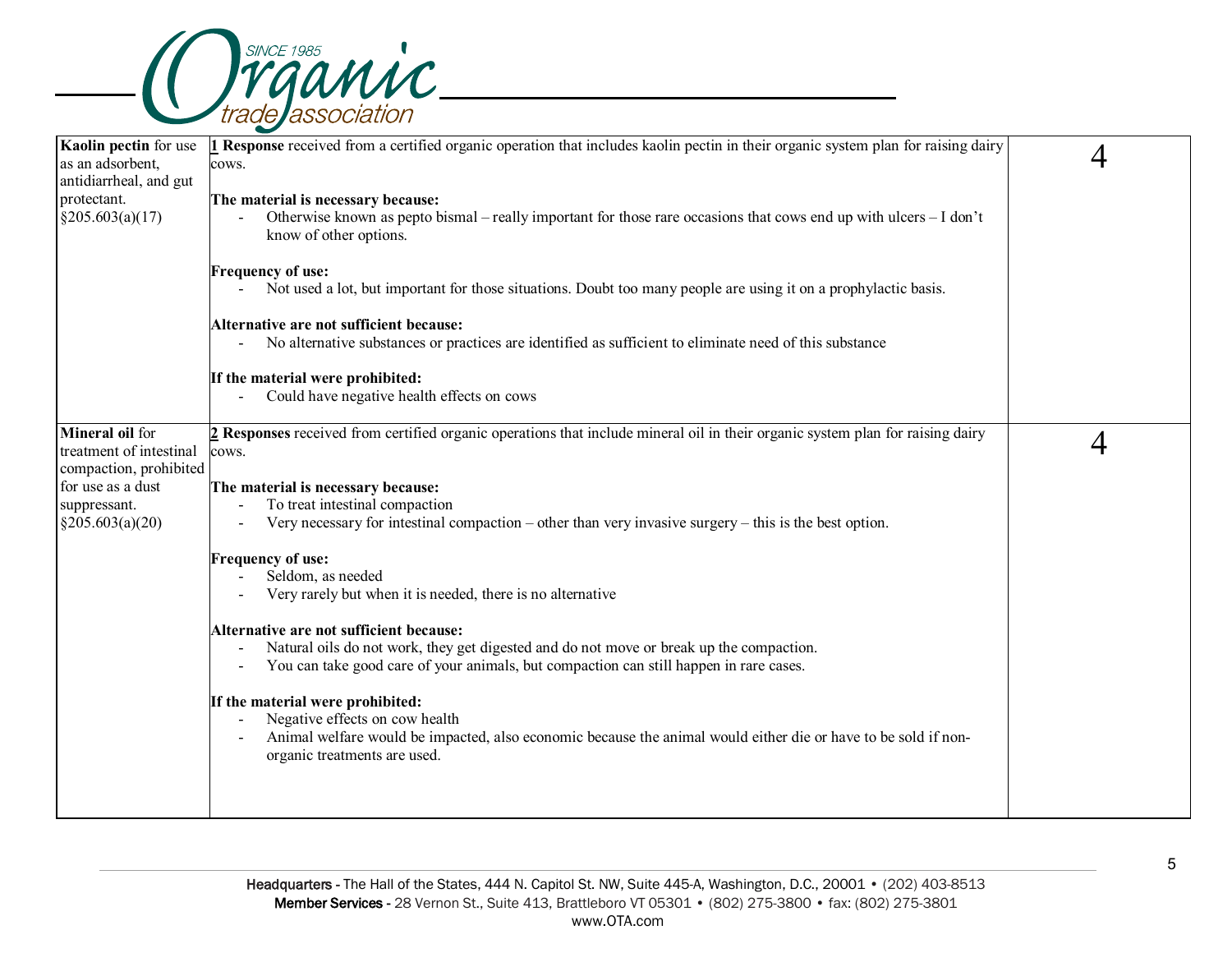

| <b>Nutritive</b>                                                    | <b>3</b> Responses received from certified organic operations that include nutritive supplements in their organic system plan for                                                                                                                                                                                                                                                                                                                                                                                                                                                                                                                                                                                      |     |
|---------------------------------------------------------------------|------------------------------------------------------------------------------------------------------------------------------------------------------------------------------------------------------------------------------------------------------------------------------------------------------------------------------------------------------------------------------------------------------------------------------------------------------------------------------------------------------------------------------------------------------------------------------------------------------------------------------------------------------------------------------------------------------------------------|-----|
| supplements -                                                       | raising dairy cows. Vitamin D, Vitamin C, Vitamin B, and Multimin are specifically reference by the respondents.                                                                                                                                                                                                                                                                                                                                                                                                                                                                                                                                                                                                       |     |
| injectable supplements                                              |                                                                                                                                                                                                                                                                                                                                                                                                                                                                                                                                                                                                                                                                                                                        |     |
| of trace minerals,                                                  | The material is necessary because:                                                                                                                                                                                                                                                                                                                                                                                                                                                                                                                                                                                                                                                                                     |     |
| vitamins, and<br>electrolytes.<br>$\S 205.603(a)(21)$               | This is a broad category, but in general I would say yes as organic producers use as a boost to immune systems in<br>animals not as an across the board treatment, but usually to help in an animal having some kind of disease stress.<br>Injectable vitamin supplements help to boost immune response for animals that are fighting disease. It also helps with<br>our fertility program. We are limited on what we can treat challenged animals with and nutrient supplements helps the<br>animals immune system do the fighting, helping to avoid then need for antibiotics.<br>Used for dairy cows as an immune system boosts-critical because organic treatment methods work by helping the cow<br>help herself. |     |
|                                                                     | <b>Frequency of use:</b>                                                                                                                                                                                                                                                                                                                                                                                                                                                                                                                                                                                                                                                                                               |     |
|                                                                     | As needed                                                                                                                                                                                                                                                                                                                                                                                                                                                                                                                                                                                                                                                                                                              |     |
|                                                                     | Routinely, as needed when certain conditions arise                                                                                                                                                                                                                                                                                                                                                                                                                                                                                                                                                                                                                                                                     |     |
|                                                                     | Often                                                                                                                                                                                                                                                                                                                                                                                                                                                                                                                                                                                                                                                                                                                  |     |
|                                                                     | Alternative are not sufficient because:                                                                                                                                                                                                                                                                                                                                                                                                                                                                                                                                                                                                                                                                                |     |
|                                                                     | No alternative substances or practices are identified as sufficient to eliminate need of this substance                                                                                                                                                                                                                                                                                                                                                                                                                                                                                                                                                                                                                |     |
|                                                                     | Do advances in organic ration formulations change the need for injectable nutritive supplements?<br>They are still helpful for animals having some kind of disease stress<br>Possibly, but not in young calves<br>No, when animals need large boosts to jump start immune response, injection is the fastest way to get them a boost.<br>Also, sick animals are not likely to eat the amount required so feed rations would not help at all.                                                                                                                                                                                                                                                                           |     |
|                                                                     |                                                                                                                                                                                                                                                                                                                                                                                                                                                                                                                                                                                                                                                                                                                        |     |
|                                                                     | If the material were prohibited:<br>I believe we would have to treat more animals with antibiotics, making them ineligible for organic production.                                                                                                                                                                                                                                                                                                                                                                                                                                                                                                                                                                     |     |
|                                                                     | Sick animals would no longer be able to be treated with specific vitamins to boost their immune systems at crucial<br>times, there for their welfare would be lower. Injectable vitamins work very well in the organic health management<br>system.                                                                                                                                                                                                                                                                                                                                                                                                                                                                    |     |
| Propylene glycol for<br>treatment of ketosis<br>$\S 205.603(a)(27)$ | 2 Responses received from certified organic operations that include propylene glycol in their organic system plan for raising<br>dairy cows.                                                                                                                                                                                                                                                                                                                                                                                                                                                                                                                                                                           | 3.5 |
|                                                                     | The material is necessary because:<br>Necessary for treating ketosis – certainly dextrose is an option as well, but requires IV therapy. One of the two would<br>be critical for fresh cow management.<br>Propylene glycol is another tool we can use for ketosis when other things don't work.                                                                                                                                                                                                                                                                                                                                                                                                                        |     |
|                                                                     |                                                                                                                                                                                                                                                                                                                                                                                                                                                                                                                                                                                                                                                                                                                        |     |

6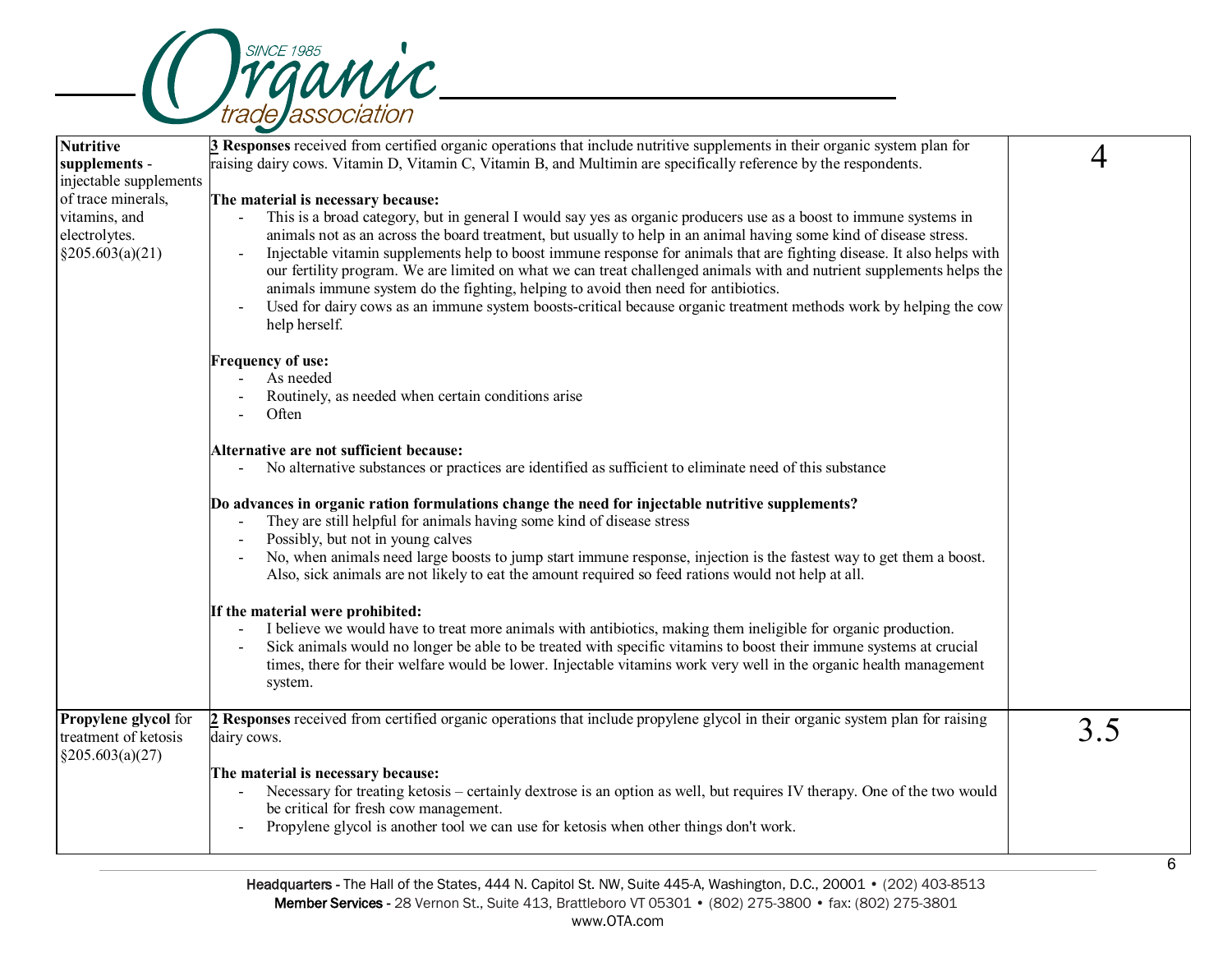|                                                                             | <b>SINCE 1985</b><br>ganic.                                                                                                                                                                                                                                                                                                                                                                                                                                                                  |     |
|-----------------------------------------------------------------------------|----------------------------------------------------------------------------------------------------------------------------------------------------------------------------------------------------------------------------------------------------------------------------------------------------------------------------------------------------------------------------------------------------------------------------------------------------------------------------------------------|-----|
|                                                                             | de association                                                                                                                                                                                                                                                                                                                                                                                                                                                                               |     |
|                                                                             | <b>Frequency of use:</b><br>As needed                                                                                                                                                                                                                                                                                                                                                                                                                                                        |     |
|                                                                             | Alternative are not sufficient because:<br>Dextrose - works but requires IV therapy<br>We have used Ketonic. It is effective but sometimes not effective enough<br>$\sim$                                                                                                                                                                                                                                                                                                                    |     |
|                                                                             | The National List references multiple substances for the treatment of ketosis and milk fever, including propylene glycol,<br>calcium propionate, calcium borogluconate and electrolytes. Are they equally necessary and effective? Do organic<br>producers have the correct tools for treatment of all stages of the development of these related conditions?<br>For ketosis, dextrose is the only other effective option but requirement for IV therapy makes it more complicated to<br>use |     |
|                                                                             | If the material were prohibited:<br>Would reduce options for treatment of ketosis                                                                                                                                                                                                                                                                                                                                                                                                            |     |
| <b>Acidified sodium</b><br>chlorite as a teat dip.<br>$\S 205.603(a)(28)$ & | 1 Response received from a certified organic operation that includes acidified sodium chlorite in their organic system plan for<br>raising dairy cows.                                                                                                                                                                                                                                                                                                                                       |     |
| (b)(9)                                                                      | The material is necessary because:<br>Certainly Iodine is a preferred method, but this sodium chlorite seems a necessary option in a rotation of pre and post<br>dips against pathogens.                                                                                                                                                                                                                                                                                                     |     |
|                                                                             | Alternatives:<br>Iodine                                                                                                                                                                                                                                                                                                                                                                                                                                                                      |     |
|                                                                             | Have there been changes in the availability of iodine that would reduce the need for acidified sodium chlorite?<br>No<br>$\omega_{\rm{max}}$                                                                                                                                                                                                                                                                                                                                                 |     |
|                                                                             | If the material were prohibited:<br>Could impact milk quality                                                                                                                                                                                                                                                                                                                                                                                                                                |     |
| treatment.<br>§205.603(b)(11)                                               | Zinc sulfate as a hoof 3 Responses received from certified organic operations that include zinc sulfate in their organic system plan for raising dairy<br>cows.                                                                                                                                                                                                                                                                                                                              | 3.5 |
|                                                                             | The material is necessary because:<br>One of several options for treating hoof rot - most producers us in a rotation.<br>We use zinc as a foot treatment as needed for dairy cows. In certain occasions it is more effective than copper sulfate<br>Used for hoof rot.                                                                                                                                                                                                                       |     |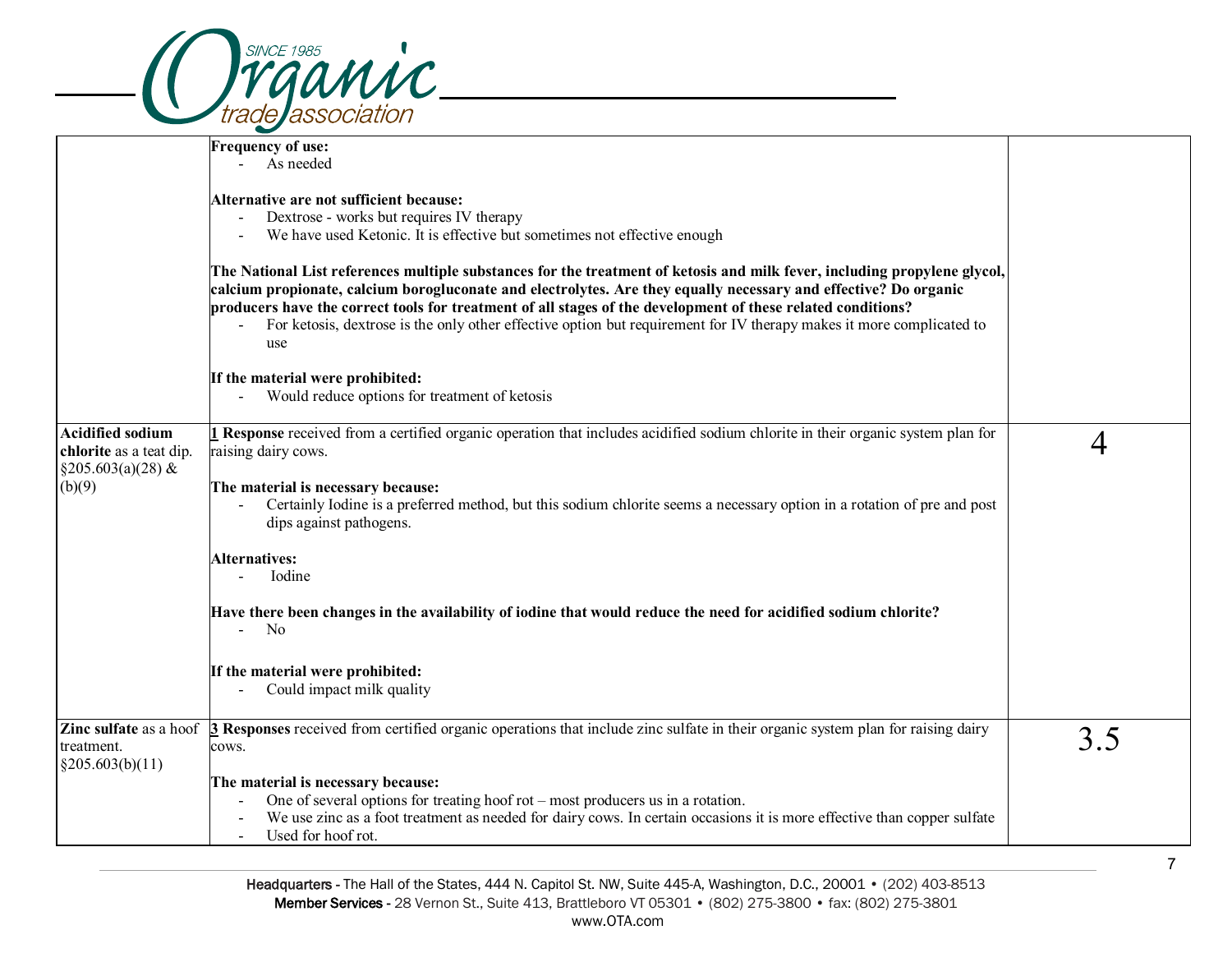| <i><b>Trgamic</b></i>                                                                                                                                     |
|-----------------------------------------------------------------------------------------------------------------------------------------------------------|
| <b>Frequency of use:</b><br>As needed                                                                                                                     |
| Alternative are not sufficient because:<br>Have tried using copper sulfate, iodine and sugar (no response regarding efficacy)<br>$\overline{\phantom{a}}$ |
| [Has the use of zinc sulfate reduced the use of copper sulfate in treating foot disease in livestock?<br>yes<br>-                                         |
| If the material were prohibited:<br>We would have a harder time clearing up some hoof issues and may have to cull the cow<br>$\overline{\phantom{a}}$     |

On behalf of our members across the supply chain and the country, the Organic Trade Association thanks the National Organic Standards Board for the opportunity to comment, and for your commitment to furthering organic agriculture.

Respectfully submitted,<br>Il conno Muenda

Johanna Mirenda Farm Policy Director Organic Trade Association

cc: Laura Batcha Executive Director/CEO Organic Trade Association